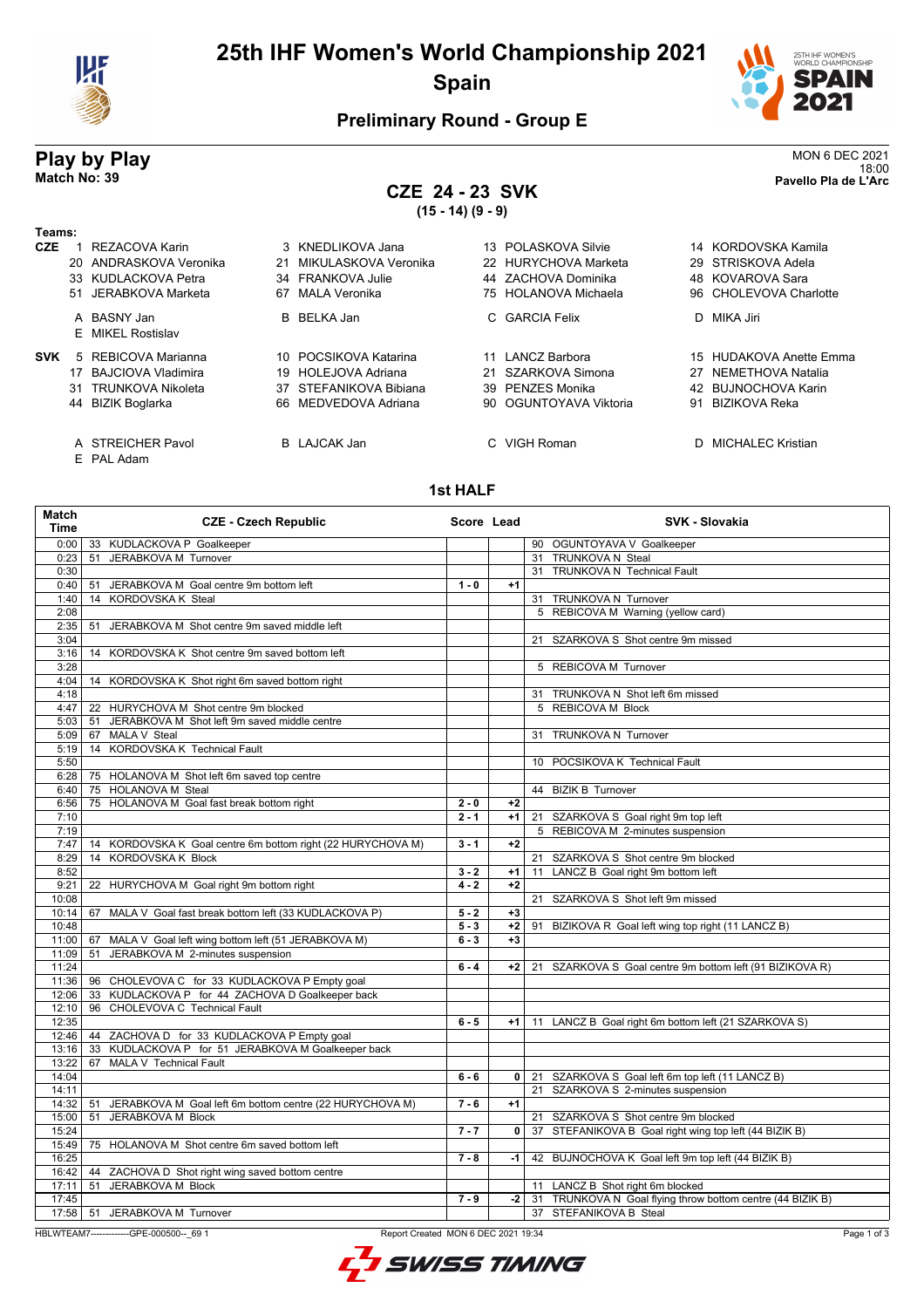

**25th IHF Women's World Championship 2021 Spain**



## **Preliminary Round - Group E**

**Play by Play**<br>MON 6 DEC 2021<br>Pavello Pla de L'Arc 18:00 **Match No: 39 Pavello Pla de L'Arc**

## **CZE 24 - 23 SVK (15 - 14) (9 - 9)**

### **1st HALF**

| 18:02<br>44 BIZIK B for 90 OGUNTOYAVA V Empty goal<br>18:03<br>37 STEFANIKOVA B Goal fast break bottom left<br>$7 - 10$<br>$-3$<br>18:03<br>Team timeout<br>18:17<br>REZACOVA K for 33 KUDLACKOVA P Goalkeeper Substitution<br>$\mathbf{1}$<br>18:17<br>90 OGUNTOYAVA V for 44 BIZIK B Goalkeeper back<br>18:53<br>JERABKOVA M Turnover<br>31 TRUNKOVA N Steal<br>51<br>MIKULASKOVA V 2-minutes suspension<br>19:02<br>21<br>19:23<br>$7 - 11$<br>37 STEFANIKOVA B Goal right wing bottom left (17 BAJCIOVA V)<br>$-4$<br>19:32<br>75 HOLANOVA M for 1 REZACOVA K Empty goal<br>JERABKOVA M Shot left 9m saved bottom left<br>19:54<br>51<br>19:57<br>REZACOVA K for 3 KNEDLIKOVA J Goalkeeper back<br>$\mathbf{1}$<br>20:26<br>$7 - 12$<br>-5 I<br>42 BUJNOCHOVA K Goal centre 9m middle left (17 BAJCIOVA V)<br>20:37<br>3 KNEDLIKOVA J for 1 REZACOVA K Empty goal<br>KORDOVSKA K Goal right 6m middle right (51 JERABKOVA M)<br>$8 - 12$<br>21:12<br>$-4$<br>14<br>33 KUDLACKOVA P for 21 MIKULASKOVA V Goalkeeper back<br>21:20<br>21:40<br>11 LANCZ B Shot right 9m post<br>-3<br>21:47<br>29 STRISKOVA A Goal fast break top right (33 KUDLACKOVA P)<br>$9 - 12$<br>21:55<br>17 BAJCIOVA V Technical Fault<br>$-2$<br>22:02<br>29 STRISKOVA A Goal fast break top centre (22 HURYCHOVA M)<br>$10 - 12$<br>22:03<br>Team timeout<br>17 BAJCIOVA V Turnover<br>22:40<br>48 KOVAROVA S Steal<br>48 KOVAROVA S Shot right 6m saved bottom centre<br>23:31<br>23:43<br>42 BUJNOCHOVA K Shot right 9m saved top left<br>17 BAJCIOVA V Turnover<br>24:06<br>3 KNEDLIKOVA J Steal<br>48 KOVAROVA S Shot right 6m saved bottom right<br>24:15<br>24:50<br>42 BUJNOCHOVA K Turnover<br>48 KOVAROVA S 7m received<br>44 BIZIK B 7m caused<br>25:00<br>25:07<br>66 MEDVEDOVA A for 90 OGUNTOYAVA V Goalkeeper Substitution<br>25:07<br>$11 - 12$<br>ZACHOVA D Goal Penalty shot bottom left (48 KOVAROVA S)<br>$-1$<br>44<br>25:34<br>90 OGUNTOYAVA V for 66 MEDVEDOVA A Goalkeeper Substitution<br>KORDOVSKA K Block<br>19 HOLEJOVA A Shot centre 9m blocked<br>25:44<br>14<br>$12 - 12$<br>25:59<br>MALA V Goal fast break bottom right (33 KUDLACKOVA P)<br>0<br>67<br>26:46<br>$12 - 13$<br>$-1$<br>42 BUJNOCHOVA K Goal left 9m top right (44 BIZIK B)<br>27:22<br>48 KOVAROVA S Goal right 9m middle right (67 MALA V)<br>$13 - 13$<br>$\mathbf{0}$<br>28:13<br>$13 - 14$<br>$-1$<br>31 TRUNKOVA N Goal centre 6m middle left (44 BIZIK B)<br>29:02<br>75 HOLANOVA M Goal right 6m top right (51 JERABKOVA M)<br>$14 - 14$<br>$\mathbf{0}$<br>29:14<br>19 HOLEJOVA A Technical Fault<br>42 BUJNOCHOVA K 7m caused<br>29:20<br>3 KNEDLIKOVA J 7m received<br>29:20<br>42 BUJNOCHOVA K Disqualification (red card-direct) | <b>Match</b><br><b>Time</b> | <b>CZE - Czech Republic</b>                | Score Lead |      | <b>SVK - Slovakia</b> |
|--------------------------------------------------------------------------------------------------------------------------------------------------------------------------------------------------------------------------------------------------------------------------------------------------------------------------------------------------------------------------------------------------------------------------------------------------------------------------------------------------------------------------------------------------------------------------------------------------------------------------------------------------------------------------------------------------------------------------------------------------------------------------------------------------------------------------------------------------------------------------------------------------------------------------------------------------------------------------------------------------------------------------------------------------------------------------------------------------------------------------------------------------------------------------------------------------------------------------------------------------------------------------------------------------------------------------------------------------------------------------------------------------------------------------------------------------------------------------------------------------------------------------------------------------------------------------------------------------------------------------------------------------------------------------------------------------------------------------------------------------------------------------------------------------------------------------------------------------------------------------------------------------------------------------------------------------------------------------------------------------------------------------------------------------------------------------------------------------------------------------------------------------------------------------------------------------------------------------------------------------------------------------------------------------------------------------------------------------------------------------------------------------------------------------------------------------------------------------------------------------------------------------------------------------------------------------------------------------------------------------------------------------------------------------------------------------------------------------|-----------------------------|--------------------------------------------|------------|------|-----------------------|
|                                                                                                                                                                                                                                                                                                                                                                                                                                                                                                                                                                                                                                                                                                                                                                                                                                                                                                                                                                                                                                                                                                                                                                                                                                                                                                                                                                                                                                                                                                                                                                                                                                                                                                                                                                                                                                                                                                                                                                                                                                                                                                                                                                                                                                                                                                                                                                                                                                                                                                                                                                                                                                                                                                                          |                             |                                            |            |      |                       |
|                                                                                                                                                                                                                                                                                                                                                                                                                                                                                                                                                                                                                                                                                                                                                                                                                                                                                                                                                                                                                                                                                                                                                                                                                                                                                                                                                                                                                                                                                                                                                                                                                                                                                                                                                                                                                                                                                                                                                                                                                                                                                                                                                                                                                                                                                                                                                                                                                                                                                                                                                                                                                                                                                                                          |                             |                                            |            |      |                       |
|                                                                                                                                                                                                                                                                                                                                                                                                                                                                                                                                                                                                                                                                                                                                                                                                                                                                                                                                                                                                                                                                                                                                                                                                                                                                                                                                                                                                                                                                                                                                                                                                                                                                                                                                                                                                                                                                                                                                                                                                                                                                                                                                                                                                                                                                                                                                                                                                                                                                                                                                                                                                                                                                                                                          |                             |                                            |            |      |                       |
|                                                                                                                                                                                                                                                                                                                                                                                                                                                                                                                                                                                                                                                                                                                                                                                                                                                                                                                                                                                                                                                                                                                                                                                                                                                                                                                                                                                                                                                                                                                                                                                                                                                                                                                                                                                                                                                                                                                                                                                                                                                                                                                                                                                                                                                                                                                                                                                                                                                                                                                                                                                                                                                                                                                          |                             |                                            |            |      |                       |
|                                                                                                                                                                                                                                                                                                                                                                                                                                                                                                                                                                                                                                                                                                                                                                                                                                                                                                                                                                                                                                                                                                                                                                                                                                                                                                                                                                                                                                                                                                                                                                                                                                                                                                                                                                                                                                                                                                                                                                                                                                                                                                                                                                                                                                                                                                                                                                                                                                                                                                                                                                                                                                                                                                                          |                             |                                            |            |      |                       |
|                                                                                                                                                                                                                                                                                                                                                                                                                                                                                                                                                                                                                                                                                                                                                                                                                                                                                                                                                                                                                                                                                                                                                                                                                                                                                                                                                                                                                                                                                                                                                                                                                                                                                                                                                                                                                                                                                                                                                                                                                                                                                                                                                                                                                                                                                                                                                                                                                                                                                                                                                                                                                                                                                                                          |                             |                                            |            |      |                       |
|                                                                                                                                                                                                                                                                                                                                                                                                                                                                                                                                                                                                                                                                                                                                                                                                                                                                                                                                                                                                                                                                                                                                                                                                                                                                                                                                                                                                                                                                                                                                                                                                                                                                                                                                                                                                                                                                                                                                                                                                                                                                                                                                                                                                                                                                                                                                                                                                                                                                                                                                                                                                                                                                                                                          |                             |                                            |            |      |                       |
|                                                                                                                                                                                                                                                                                                                                                                                                                                                                                                                                                                                                                                                                                                                                                                                                                                                                                                                                                                                                                                                                                                                                                                                                                                                                                                                                                                                                                                                                                                                                                                                                                                                                                                                                                                                                                                                                                                                                                                                                                                                                                                                                                                                                                                                                                                                                                                                                                                                                                                                                                                                                                                                                                                                          |                             |                                            |            |      |                       |
|                                                                                                                                                                                                                                                                                                                                                                                                                                                                                                                                                                                                                                                                                                                                                                                                                                                                                                                                                                                                                                                                                                                                                                                                                                                                                                                                                                                                                                                                                                                                                                                                                                                                                                                                                                                                                                                                                                                                                                                                                                                                                                                                                                                                                                                                                                                                                                                                                                                                                                                                                                                                                                                                                                                          |                             |                                            |            |      |                       |
|                                                                                                                                                                                                                                                                                                                                                                                                                                                                                                                                                                                                                                                                                                                                                                                                                                                                                                                                                                                                                                                                                                                                                                                                                                                                                                                                                                                                                                                                                                                                                                                                                                                                                                                                                                                                                                                                                                                                                                                                                                                                                                                                                                                                                                                                                                                                                                                                                                                                                                                                                                                                                                                                                                                          |                             |                                            |            |      |                       |
|                                                                                                                                                                                                                                                                                                                                                                                                                                                                                                                                                                                                                                                                                                                                                                                                                                                                                                                                                                                                                                                                                                                                                                                                                                                                                                                                                                                                                                                                                                                                                                                                                                                                                                                                                                                                                                                                                                                                                                                                                                                                                                                                                                                                                                                                                                                                                                                                                                                                                                                                                                                                                                                                                                                          |                             |                                            |            |      |                       |
|                                                                                                                                                                                                                                                                                                                                                                                                                                                                                                                                                                                                                                                                                                                                                                                                                                                                                                                                                                                                                                                                                                                                                                                                                                                                                                                                                                                                                                                                                                                                                                                                                                                                                                                                                                                                                                                                                                                                                                                                                                                                                                                                                                                                                                                                                                                                                                                                                                                                                                                                                                                                                                                                                                                          |                             |                                            |            |      |                       |
|                                                                                                                                                                                                                                                                                                                                                                                                                                                                                                                                                                                                                                                                                                                                                                                                                                                                                                                                                                                                                                                                                                                                                                                                                                                                                                                                                                                                                                                                                                                                                                                                                                                                                                                                                                                                                                                                                                                                                                                                                                                                                                                                                                                                                                                                                                                                                                                                                                                                                                                                                                                                                                                                                                                          |                             |                                            |            |      |                       |
|                                                                                                                                                                                                                                                                                                                                                                                                                                                                                                                                                                                                                                                                                                                                                                                                                                                                                                                                                                                                                                                                                                                                                                                                                                                                                                                                                                                                                                                                                                                                                                                                                                                                                                                                                                                                                                                                                                                                                                                                                                                                                                                                                                                                                                                                                                                                                                                                                                                                                                                                                                                                                                                                                                                          |                             |                                            |            |      |                       |
|                                                                                                                                                                                                                                                                                                                                                                                                                                                                                                                                                                                                                                                                                                                                                                                                                                                                                                                                                                                                                                                                                                                                                                                                                                                                                                                                                                                                                                                                                                                                                                                                                                                                                                                                                                                                                                                                                                                                                                                                                                                                                                                                                                                                                                                                                                                                                                                                                                                                                                                                                                                                                                                                                                                          |                             |                                            |            |      |                       |
|                                                                                                                                                                                                                                                                                                                                                                                                                                                                                                                                                                                                                                                                                                                                                                                                                                                                                                                                                                                                                                                                                                                                                                                                                                                                                                                                                                                                                                                                                                                                                                                                                                                                                                                                                                                                                                                                                                                                                                                                                                                                                                                                                                                                                                                                                                                                                                                                                                                                                                                                                                                                                                                                                                                          |                             |                                            |            |      |                       |
|                                                                                                                                                                                                                                                                                                                                                                                                                                                                                                                                                                                                                                                                                                                                                                                                                                                                                                                                                                                                                                                                                                                                                                                                                                                                                                                                                                                                                                                                                                                                                                                                                                                                                                                                                                                                                                                                                                                                                                                                                                                                                                                                                                                                                                                                                                                                                                                                                                                                                                                                                                                                                                                                                                                          |                             |                                            |            |      |                       |
|                                                                                                                                                                                                                                                                                                                                                                                                                                                                                                                                                                                                                                                                                                                                                                                                                                                                                                                                                                                                                                                                                                                                                                                                                                                                                                                                                                                                                                                                                                                                                                                                                                                                                                                                                                                                                                                                                                                                                                                                                                                                                                                                                                                                                                                                                                                                                                                                                                                                                                                                                                                                                                                                                                                          |                             |                                            |            |      |                       |
|                                                                                                                                                                                                                                                                                                                                                                                                                                                                                                                                                                                                                                                                                                                                                                                                                                                                                                                                                                                                                                                                                                                                                                                                                                                                                                                                                                                                                                                                                                                                                                                                                                                                                                                                                                                                                                                                                                                                                                                                                                                                                                                                                                                                                                                                                                                                                                                                                                                                                                                                                                                                                                                                                                                          |                             |                                            |            |      |                       |
|                                                                                                                                                                                                                                                                                                                                                                                                                                                                                                                                                                                                                                                                                                                                                                                                                                                                                                                                                                                                                                                                                                                                                                                                                                                                                                                                                                                                                                                                                                                                                                                                                                                                                                                                                                                                                                                                                                                                                                                                                                                                                                                                                                                                                                                                                                                                                                                                                                                                                                                                                                                                                                                                                                                          |                             |                                            |            |      |                       |
|                                                                                                                                                                                                                                                                                                                                                                                                                                                                                                                                                                                                                                                                                                                                                                                                                                                                                                                                                                                                                                                                                                                                                                                                                                                                                                                                                                                                                                                                                                                                                                                                                                                                                                                                                                                                                                                                                                                                                                                                                                                                                                                                                                                                                                                                                                                                                                                                                                                                                                                                                                                                                                                                                                                          |                             |                                            |            |      |                       |
|                                                                                                                                                                                                                                                                                                                                                                                                                                                                                                                                                                                                                                                                                                                                                                                                                                                                                                                                                                                                                                                                                                                                                                                                                                                                                                                                                                                                                                                                                                                                                                                                                                                                                                                                                                                                                                                                                                                                                                                                                                                                                                                                                                                                                                                                                                                                                                                                                                                                                                                                                                                                                                                                                                                          |                             |                                            |            |      |                       |
|                                                                                                                                                                                                                                                                                                                                                                                                                                                                                                                                                                                                                                                                                                                                                                                                                                                                                                                                                                                                                                                                                                                                                                                                                                                                                                                                                                                                                                                                                                                                                                                                                                                                                                                                                                                                                                                                                                                                                                                                                                                                                                                                                                                                                                                                                                                                                                                                                                                                                                                                                                                                                                                                                                                          |                             |                                            |            |      |                       |
|                                                                                                                                                                                                                                                                                                                                                                                                                                                                                                                                                                                                                                                                                                                                                                                                                                                                                                                                                                                                                                                                                                                                                                                                                                                                                                                                                                                                                                                                                                                                                                                                                                                                                                                                                                                                                                                                                                                                                                                                                                                                                                                                                                                                                                                                                                                                                                                                                                                                                                                                                                                                                                                                                                                          |                             |                                            |            |      |                       |
|                                                                                                                                                                                                                                                                                                                                                                                                                                                                                                                                                                                                                                                                                                                                                                                                                                                                                                                                                                                                                                                                                                                                                                                                                                                                                                                                                                                                                                                                                                                                                                                                                                                                                                                                                                                                                                                                                                                                                                                                                                                                                                                                                                                                                                                                                                                                                                                                                                                                                                                                                                                                                                                                                                                          |                             |                                            |            |      |                       |
|                                                                                                                                                                                                                                                                                                                                                                                                                                                                                                                                                                                                                                                                                                                                                                                                                                                                                                                                                                                                                                                                                                                                                                                                                                                                                                                                                                                                                                                                                                                                                                                                                                                                                                                                                                                                                                                                                                                                                                                                                                                                                                                                                                                                                                                                                                                                                                                                                                                                                                                                                                                                                                                                                                                          |                             |                                            |            |      |                       |
|                                                                                                                                                                                                                                                                                                                                                                                                                                                                                                                                                                                                                                                                                                                                                                                                                                                                                                                                                                                                                                                                                                                                                                                                                                                                                                                                                                                                                                                                                                                                                                                                                                                                                                                                                                                                                                                                                                                                                                                                                                                                                                                                                                                                                                                                                                                                                                                                                                                                                                                                                                                                                                                                                                                          |                             |                                            |            |      |                       |
|                                                                                                                                                                                                                                                                                                                                                                                                                                                                                                                                                                                                                                                                                                                                                                                                                                                                                                                                                                                                                                                                                                                                                                                                                                                                                                                                                                                                                                                                                                                                                                                                                                                                                                                                                                                                                                                                                                                                                                                                                                                                                                                                                                                                                                                                                                                                                                                                                                                                                                                                                                                                                                                                                                                          |                             |                                            |            |      |                       |
|                                                                                                                                                                                                                                                                                                                                                                                                                                                                                                                                                                                                                                                                                                                                                                                                                                                                                                                                                                                                                                                                                                                                                                                                                                                                                                                                                                                                                                                                                                                                                                                                                                                                                                                                                                                                                                                                                                                                                                                                                                                                                                                                                                                                                                                                                                                                                                                                                                                                                                                                                                                                                                                                                                                          |                             |                                            |            |      |                       |
|                                                                                                                                                                                                                                                                                                                                                                                                                                                                                                                                                                                                                                                                                                                                                                                                                                                                                                                                                                                                                                                                                                                                                                                                                                                                                                                                                                                                                                                                                                                                                                                                                                                                                                                                                                                                                                                                                                                                                                                                                                                                                                                                                                                                                                                                                                                                                                                                                                                                                                                                                                                                                                                                                                                          |                             |                                            |            |      |                       |
|                                                                                                                                                                                                                                                                                                                                                                                                                                                                                                                                                                                                                                                                                                                                                                                                                                                                                                                                                                                                                                                                                                                                                                                                                                                                                                                                                                                                                                                                                                                                                                                                                                                                                                                                                                                                                                                                                                                                                                                                                                                                                                                                                                                                                                                                                                                                                                                                                                                                                                                                                                                                                                                                                                                          |                             |                                            |            |      |                       |
|                                                                                                                                                                                                                                                                                                                                                                                                                                                                                                                                                                                                                                                                                                                                                                                                                                                                                                                                                                                                                                                                                                                                                                                                                                                                                                                                                                                                                                                                                                                                                                                                                                                                                                                                                                                                                                                                                                                                                                                                                                                                                                                                                                                                                                                                                                                                                                                                                                                                                                                                                                                                                                                                                                                          |                             |                                            |            |      |                       |
|                                                                                                                                                                                                                                                                                                                                                                                                                                                                                                                                                                                                                                                                                                                                                                                                                                                                                                                                                                                                                                                                                                                                                                                                                                                                                                                                                                                                                                                                                                                                                                                                                                                                                                                                                                                                                                                                                                                                                                                                                                                                                                                                                                                                                                                                                                                                                                                                                                                                                                                                                                                                                                                                                                                          |                             |                                            |            |      |                       |
|                                                                                                                                                                                                                                                                                                                                                                                                                                                                                                                                                                                                                                                                                                                                                                                                                                                                                                                                                                                                                                                                                                                                                                                                                                                                                                                                                                                                                                                                                                                                                                                                                                                                                                                                                                                                                                                                                                                                                                                                                                                                                                                                                                                                                                                                                                                                                                                                                                                                                                                                                                                                                                                                                                                          |                             |                                            |            |      |                       |
|                                                                                                                                                                                                                                                                                                                                                                                                                                                                                                                                                                                                                                                                                                                                                                                                                                                                                                                                                                                                                                                                                                                                                                                                                                                                                                                                                                                                                                                                                                                                                                                                                                                                                                                                                                                                                                                                                                                                                                                                                                                                                                                                                                                                                                                                                                                                                                                                                                                                                                                                                                                                                                                                                                                          |                             |                                            |            |      |                       |
|                                                                                                                                                                                                                                                                                                                                                                                                                                                                                                                                                                                                                                                                                                                                                                                                                                                                                                                                                                                                                                                                                                                                                                                                                                                                                                                                                                                                                                                                                                                                                                                                                                                                                                                                                                                                                                                                                                                                                                                                                                                                                                                                                                                                                                                                                                                                                                                                                                                                                                                                                                                                                                                                                                                          |                             |                                            |            |      |                       |
|                                                                                                                                                                                                                                                                                                                                                                                                                                                                                                                                                                                                                                                                                                                                                                                                                                                                                                                                                                                                                                                                                                                                                                                                                                                                                                                                                                                                                                                                                                                                                                                                                                                                                                                                                                                                                                                                                                                                                                                                                                                                                                                                                                                                                                                                                                                                                                                                                                                                                                                                                                                                                                                                                                                          |                             |                                            |            |      |                       |
|                                                                                                                                                                                                                                                                                                                                                                                                                                                                                                                                                                                                                                                                                                                                                                                                                                                                                                                                                                                                                                                                                                                                                                                                                                                                                                                                                                                                                                                                                                                                                                                                                                                                                                                                                                                                                                                                                                                                                                                                                                                                                                                                                                                                                                                                                                                                                                                                                                                                                                                                                                                                                                                                                                                          |                             |                                            |            |      |                       |
|                                                                                                                                                                                                                                                                                                                                                                                                                                                                                                                                                                                                                                                                                                                                                                                                                                                                                                                                                                                                                                                                                                                                                                                                                                                                                                                                                                                                                                                                                                                                                                                                                                                                                                                                                                                                                                                                                                                                                                                                                                                                                                                                                                                                                                                                                                                                                                                                                                                                                                                                                                                                                                                                                                                          |                             |                                            |            |      |                       |
|                                                                                                                                                                                                                                                                                                                                                                                                                                                                                                                                                                                                                                                                                                                                                                                                                                                                                                                                                                                                                                                                                                                                                                                                                                                                                                                                                                                                                                                                                                                                                                                                                                                                                                                                                                                                                                                                                                                                                                                                                                                                                                                                                                                                                                                                                                                                                                                                                                                                                                                                                                                                                                                                                                                          | 29:20                       | 44 ZACHOVA D Goal Penalty shot bottom left | $15 - 14$  | $+1$ |                       |

### **2nd HALF**

| <b>Match</b><br>Time                                                                           | <b>CZE - Czech Republic</b>                                  | Score Lead |      | <b>SVK - Slovakia</b>                        |
|------------------------------------------------------------------------------------------------|--------------------------------------------------------------|------------|------|----------------------------------------------|
| 30:00                                                                                          | 33 KUDLACKOVA P Goalkeeper                                   |            |      | 90 OGUNTOYAVA V Goalkeeper                   |
| 30:46                                                                                          |                                                              |            |      | LANCZ B Shot right 9m saved bottom right     |
| 31:21                                                                                          | 51<br>JERABKOVA M Shot left 6m missed                        |            |      |                                              |
| 31:55                                                                                          |                                                              |            |      | SZARKOVA S Shot left 6m saved top left<br>21 |
| 32:07                                                                                          | JERABKOVA M Shot centre 9m blocked<br>51                     |            |      | <b>REBICOVA M Block</b>                      |
| 32:41                                                                                          | HURYCHOVA M Shot right 9m blocked<br>22                      |            |      | <b>TRUNKOVA N Block</b><br>31                |
| 32:48                                                                                          | JERABKOVA M Steal<br>51                                      |            |      | <b>BIZIKOVA R Turnover</b><br>91             |
| 33:19                                                                                          | 14 KORDOVSKA K Goal right 6m bottom left (67 MALA V)         | $16 - 14$  | $+2$ |                                              |
| 33:29                                                                                          | FRANKOVA J 2-minutes suspension<br>34                        |            |      |                                              |
| 33:59                                                                                          |                                                              | $16 - 15$  | $+1$ | LANCZ B Goal centre 9m top left<br>11        |
| 34:14                                                                                          | 34 FRANKOVA J for 33 KUDLACKOVA P Empty goal                 |            |      |                                              |
| 34:41                                                                                          | 75 HOLANOVA M Technical Fault                                |            |      |                                              |
| 34:43                                                                                          | KUDLACKOVA P for 67 MALA V Goalkeeper back<br>33             |            |      |                                              |
| 34:51                                                                                          |                                                              | $16 - 16$  | 0    | 21 SZARKOVA S Goal centre 6m bottom right    |
| 35:07                                                                                          | MALA V for 33 KUDLACKOVA P Empty goal<br>67                  |            |      |                                              |
| 35:36                                                                                          | 33 KUDLACKOVA P for 34 FRANKOVA J Goalkeeper back            |            |      |                                              |
| 35:44                                                                                          | KORDOVSKA K Shot left 9m saved bottom centre<br>14           |            |      |                                              |
| 35:52                                                                                          | HOLANOVA M Disqualification (red card-direct)<br>75          |            |      |                                              |
| 36:02                                                                                          | 14 KORDOVSKA K Steal                                         |            |      | 21 SZARKOVA S Turnover                       |
| 36:38                                                                                          | ZACHOVA D Goal fast break middle left (14 KORDOVSKA K)<br>44 | $17 - 16$  | $+1$ |                                              |
| 36:42                                                                                          | ANDRASKOVA V for 33 KUDLACKOVA P Empty goal<br>20            |            |      |                                              |
| 36:51                                                                                          |                                                              |            |      | 21 SZARKOVA S Shot left 9m saved bottom left |
| 37:06                                                                                          | 33 KUDLACKOVA P for 67 MALA V Goalkeeper back                |            |      |                                              |
| 37:08                                                                                          | 22 HURYCHOVA M Turnover                                      |            |      |                                              |
| HBLWTEAM7--------------GPE-000500-- 69 1<br>Page 2 of 3<br>Report Created MON 6 DEC 2021 19:34 |                                                              |            |      |                                              |